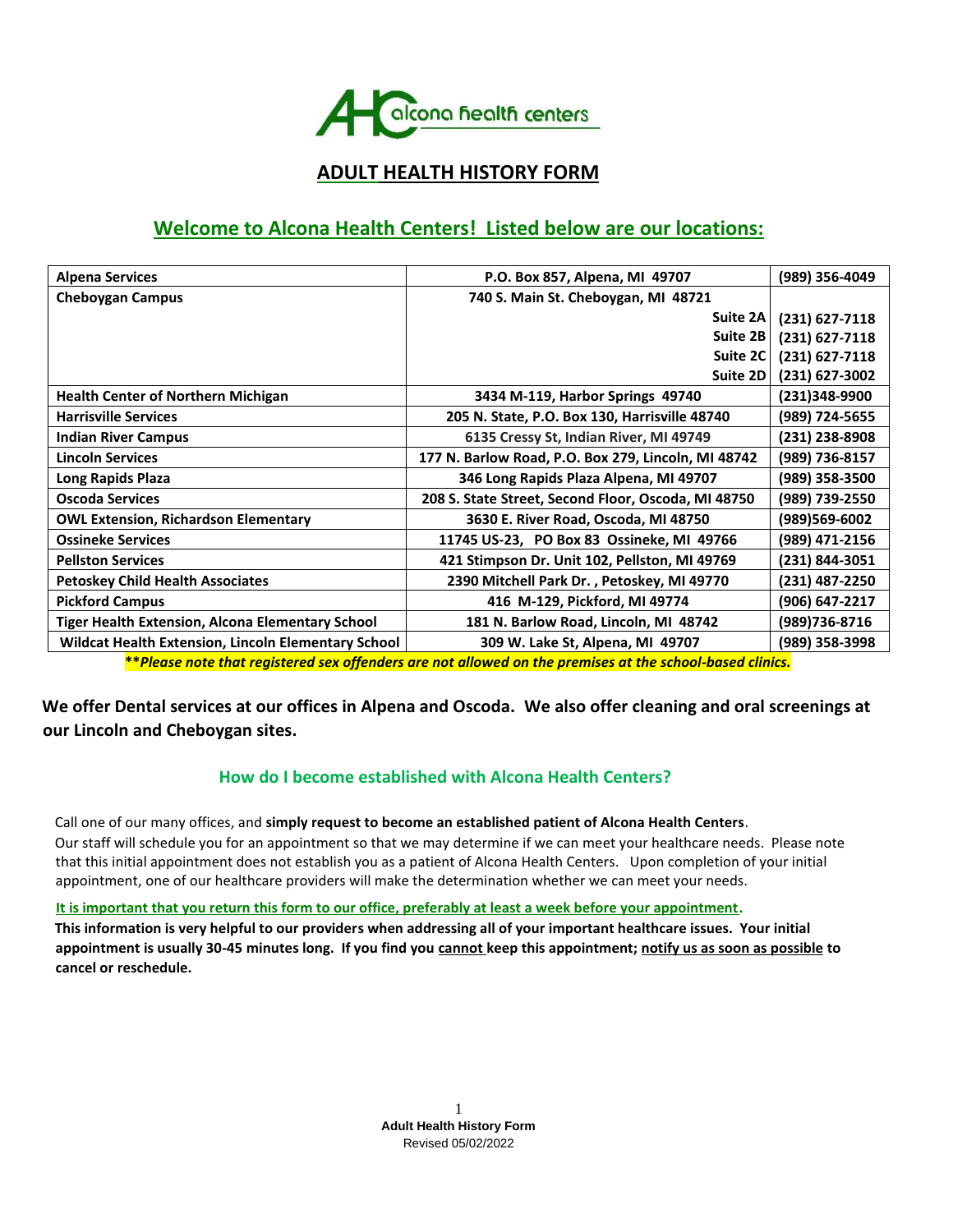|                                                                                                                                                                                                                                |                      | Today's date $\left( \begin{array}{cc} 1 & 1 \end{array} \right)$                                                                                                                                                              |
|--------------------------------------------------------------------------------------------------------------------------------------------------------------------------------------------------------------------------------|----------------------|--------------------------------------------------------------------------------------------------------------------------------------------------------------------------------------------------------------------------------|
|                                                                                                                                                                                                                                |                      | City<br>Zip code: <u>____________</u>                                                                                                                                                                                          |
| Date of Birth / /                                                                                                                                                                                                              |                      |                                                                                                                                                                                                                                |
|                                                                                                                                                                                                                                |                      | Race: Marital Status: Marital Status: Maiden Name: Marital Status: Marital Status: Marital Status: Marital Status: Marital Status: Marital Status: Marital Status: Marital Status: Marital Status: Marital Status: Marital Sta |
|                                                                                                                                                                                                                                |                      |                                                                                                                                                                                                                                |
|                                                                                                                                                                                                                                |                      | Soc. Sec. Number Soc. Sec. Number                                                                                                                                                                                              |
| Insurance Company: New York Company:                                                                                                                                                                                           | Subscriber           |                                                                                                                                                                                                                                |
| Guardian: Called Burn Contains and Containing the Containing Containing Containing Containing Containing Containing Containing Containing Containing Containing Containing Containing Containing Containing Containing Contain | Telephone: Telephone | Address:                                                                                                                                                                                                                       |

#### **DO YOU HAVE A PREFERENCE OF THE PROVIDER WITH WHOM YOU'D LIKE TO SEE? \_\_\_\_\_\_\_\_\_\_\_\_\_\_\_\_\_\_\_\_\_\_\_\_\_\_\_\_\_\_\_\_\_\_\_\_**

| May we contact you to schedule appointments? $\square$ Yes $\square$ No                                                          | Leave messages on your answering machine? $\Box$ Yes $\Box$ No |
|----------------------------------------------------------------------------------------------------------------------------------|----------------------------------------------------------------|
| Is there a number we can call in an emergency situation?                                                                         |                                                                |
| No Telephone? We can call to leave a message for you at (name)                                                                   | Phone: ( ______________                                        |
| We have a Patient Portal that allows you to access key aspects of your medical records. Would you like to register for access to |                                                                |

the Portal? ☐Yes ☐ No

#### **We will be requesting a copy of a picture ID.**

Please list ALL doctors, clinics, specialists, etc. who have treated you in the past 3 years. Have you ever been discharged from a physician's office? If so, why? Attach a page if needed.

#### **ALCONA HEALTH CENTERS IS A PATIENT-CENTERED MEDICAL HOME.**

We are focused on you. How is this beneficial to you? It means we have created a wide range of services and resources designed to:

- Coordinate and monitor the care you receive from all of your health care providers
- Help you plan and achieve health care goals that are important to you and manage chronic conditions
- Offer you extended access to our health care team

We are honored to be your healthcare provider and are committed to providing you with excellent care that is in keeping with your needs and beliefs. We seek to develop a trusting relationship focused on your wellbeing.

> 2 **Adult Health History Form**  Revised 05/02/2022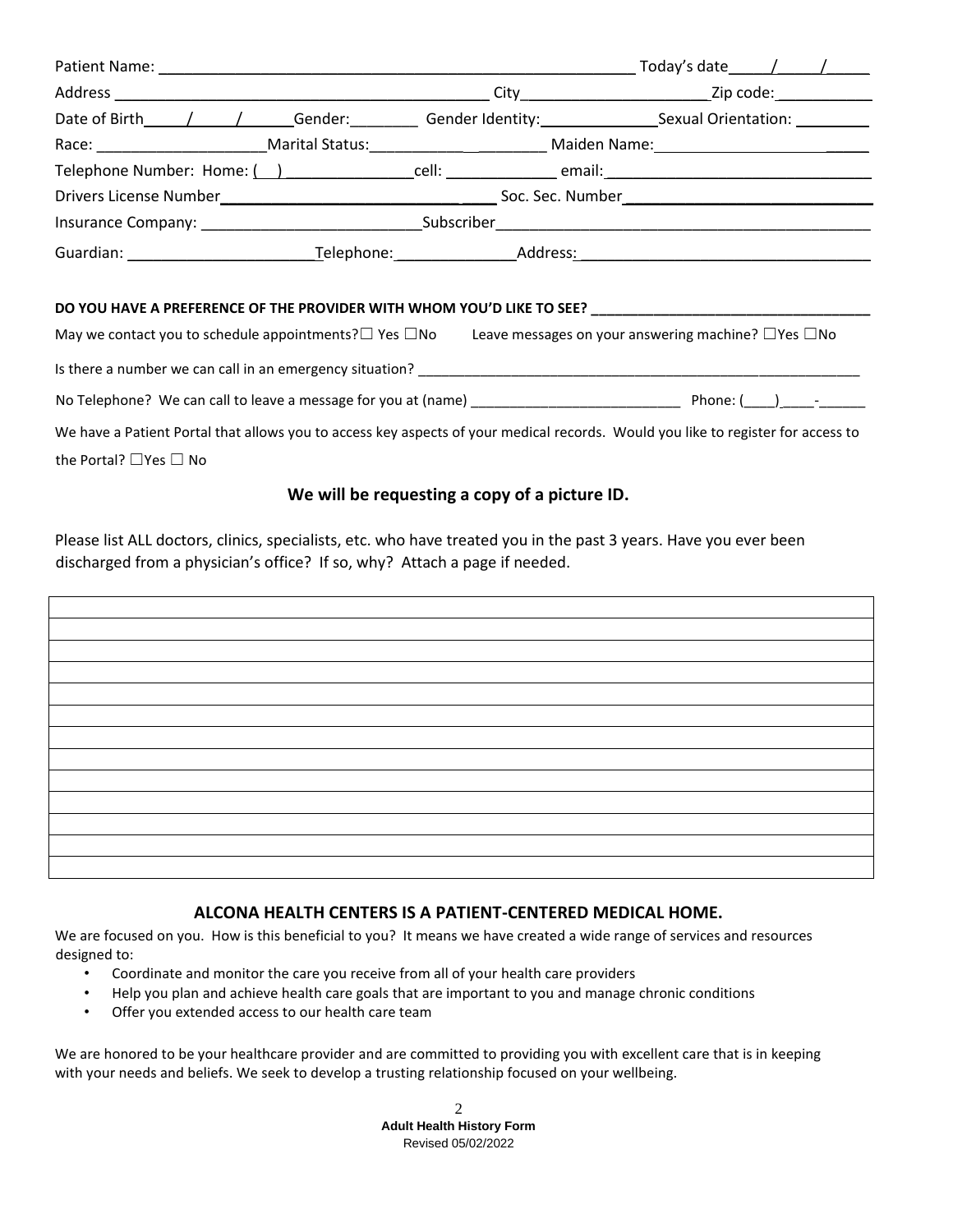#### *As a Patient Centered Medical Home, it is important to us that you understand the benefit of this to you. If you have questions, ask us anytime.*

It is our expectation that you'll take responsibility for working toward the healthy lifestyle that is so important to your wellbeing. It's important to be actively involved in your healthcare, whether it be medical, behavioral, or dental health. You may include others (family/friends) to be present to support you in your healthcare. We may ask you to sign a release of information form in these instances, when appropriate.

We will be encouraging you to do things that positively impact your health. Let us know if any advice we offer conflicts with your values, beliefs, or ability to do. We can consider alternative plans.

While we offer the expertise and clinical advice, we understand your understanding and cooperation is vital. We believe patients can achieve great things in improving their health. Our staff are trained to help you develop self-management goals, a series of specific measurable steps to help you get to where you want to be, whether it be weight loss or getting more mobile, only to name a few goals.

We expect all patients to have an annual health exam. This will allow us to screen for preventative health concerns such as obesity, chronic disease, cancers, behavioral health, dental health, and decline in health status. Please plan for this by scheduling one a year in advance. We'll call to remind you of your appointment a few days prior.

As your Patient Centered Medical Home (PCMH), we are prepared to guide all aspects of your healthcare. Contact us whenever you have concerns. Before going to the ER, unless it's a dire emergency, call us first. Perhaps we can save you the trip by offering you advice over the phone. We have a medical provider on call anytime the clinic is closed. **We prefer our patients NOT use the ER for things we can take care of in the office or by phone.**

We offer PLANNED VISIT to address a chronic health conditions. At these visits, usually only one or two health concerns are addressed and we focus efforts on your current state of health, discuss the plan of care, offer education, and discuss selfmanagement goals.

### **PLEASE ANSWER THE FOLLOWING GENERAL HEALTH-RELATED QUESTIONS**

**LIST CURRENT MEDICATIONS** (Include over-the-counter meds, vitamins, etc.) Add a page, if needed.

| <b>Name of Medication</b> | Strength | <b>Dose</b> |
|---------------------------|----------|-------------|
|                           |          |             |
|                           |          |             |
|                           |          |             |
|                           |          |             |
|                           |          |             |
|                           |          |             |
|                           |          |             |

**ALLERGIES** *(*Include medications, food and environmental allergies) Add a page, if necessary

**Are you prescribed and taking a controlled medication? \_\_\_ Yes \_\_\_ No The State of Michigan** *requires* **that we obtain a report from them that lists every controlled medication script you've filled over the past few years. We may also require you to submit to drug testing and to sign and abide by a controlled substance agreement. If you hold a current medical marijuana card, we will need to have a copy of it to put in our records**.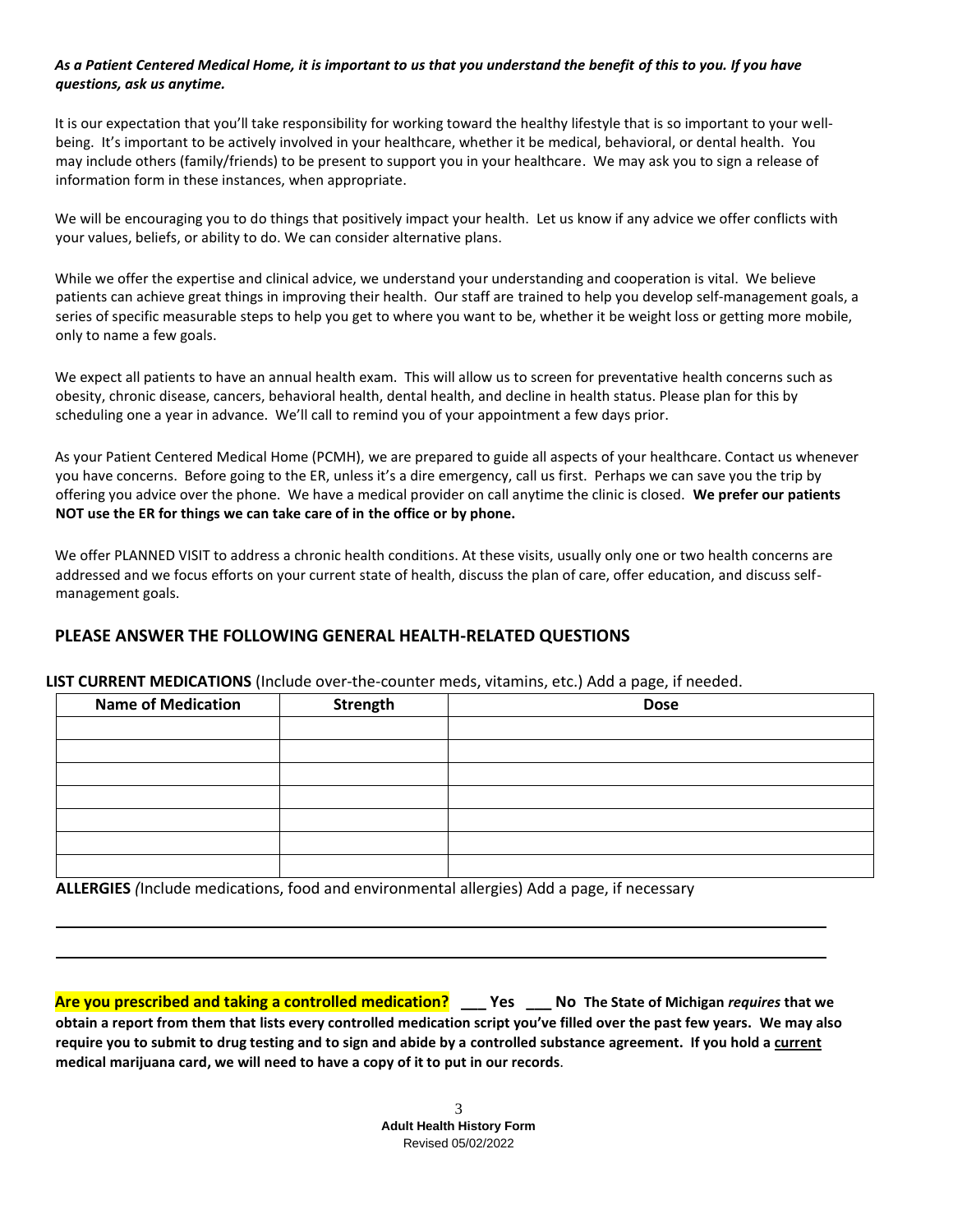# **PREVIOUS SURGERY (including dates if known)**

| Angioplasty _____________________ | Carpal tunnel release            |                          |
|-----------------------------------|----------------------------------|--------------------------|
| Appendectomy _______________      | <b>Cataract Extraction</b>       | Knee replacement, total  |
| Arthroscopy _________________     | Cholecystectomy _____________    |                          |
| Back Surgery ________________     | Electroconvulsive Therapy ______ | Thyroidectomy Manuscript |
| <b>Blood Transfusion</b>          |                                  | <b>Tonsillectomy</b>     |
| CABG                              | Hernia Repair ________________   |                          |
| Cardiac Pacemaker                 | Hip Replacement                  |                          |

| <b>Have YOU or any BLOOD</b>            | <b>Check if</b> | Check if a      |                     |
|-----------------------------------------|-----------------|-----------------|---------------------|
| <b>RELATIVE ever had:</b>               | You             | <b>Relative</b> | Relationship to you |
| ADD/ADHD                                |                 |                 |                     |
| Alcoholism                              |                 |                 |                     |
| Allergies                               |                 |                 |                     |
| Alzheimer's disease                     |                 |                 |                     |
| Arthritis                               |                 |                 |                     |
| Asthma                                  |                 |                 |                     |
| Cancer (specify type and age diagnosed) |                 |                 |                     |
| Cardiovascular Disease                  |                 |                 |                     |
| <b>Coronary Artery Disease</b>          |                 |                 |                     |
| Depression                              |                 |                 |                     |
| Developmental delay                     |                 |                 |                     |
| Diabetes (type I or type II)            |                 |                 |                     |
| Eczema                                  |                 |                 |                     |
| <b>Elevated Lipids</b>                  |                 |                 |                     |
| <b>Genetic Disease</b>                  |                 |                 |                     |
| <b>Hearing Deficiency</b>               |                 |                 |                     |
| Hypertension                            |                 |                 |                     |
| Irritable bowel syndrome                |                 |                 |                     |
| <b>Learning Disability</b>              |                 |                 |                     |
| <b>Mental Illness</b>                   |                 |                 |                     |
| <b>Migraines</b>                        |                 |                 |                     |
| Obesity                                 |                 |                 |                     |
| Osteoporosis                            |                 |                 |                     |
| Peripheral vascular disease             |                 |                 |                     |
| Renal disease                           |                 |                 |                     |
| Seizure disorder                        |                 |                 |                     |
| Stroke                                  |                 |                 |                     |
| <b>Thyroid Disorder</b>                 |                 |                 |                     |
| HIV/AIDS                                |                 |                 |                     |
| Hepatitis A<br>B C                      |                 |                 |                     |
| Pain (Chronic)                          |                 |                 |                     |
| Sexually Transmitted Infections         |                 |                 |                     |
| Other                                   |                 |                 |                     |
|                                         |                 |                 |                     |
|                                         |                 |                 |                     |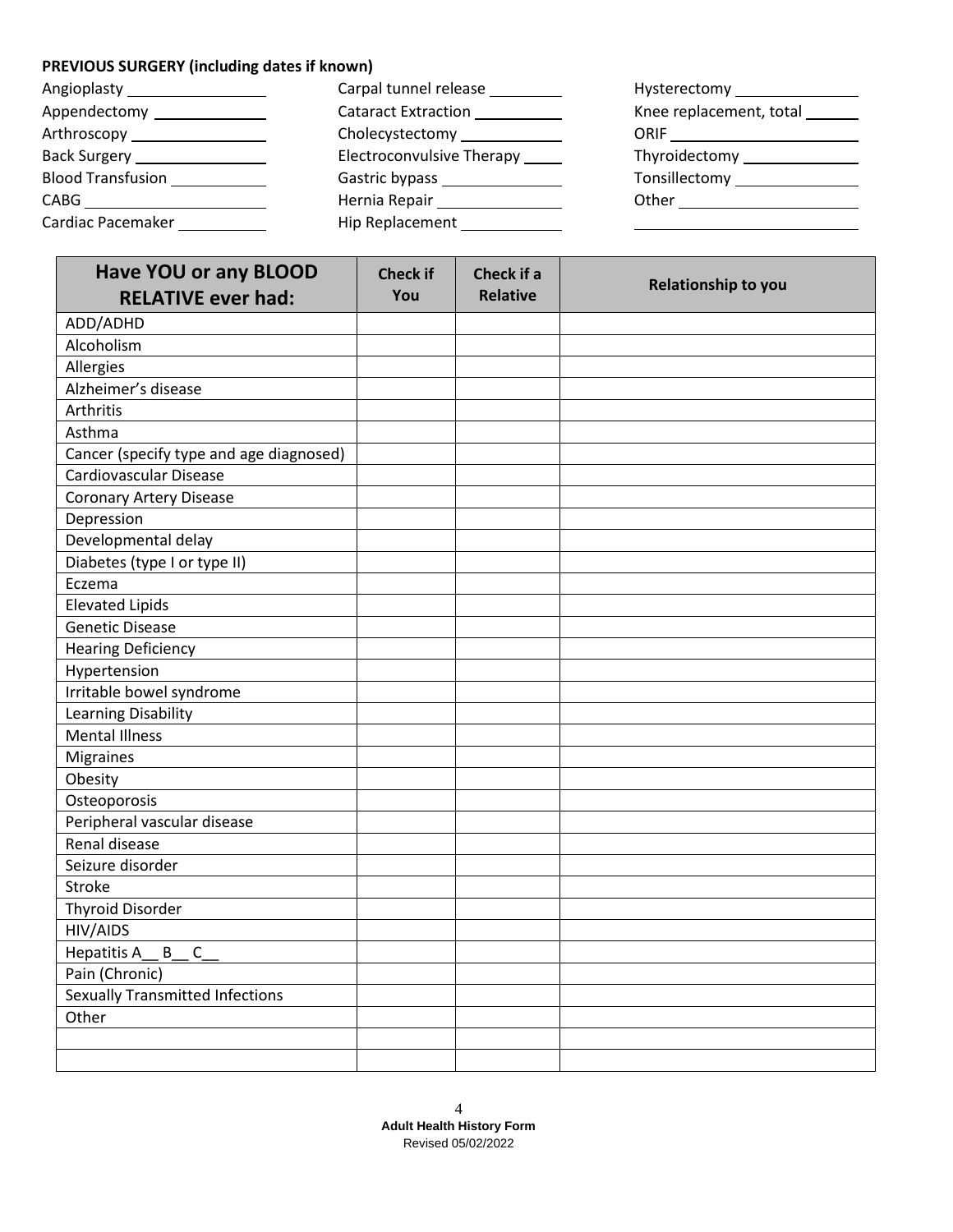| <b>General Health Questions</b>                                                                                                                                                                                                                                                                                                                                                  |                            |  | Yes                  | No     |
|----------------------------------------------------------------------------------------------------------------------------------------------------------------------------------------------------------------------------------------------------------------------------------------------------------------------------------------------------------------------------------|----------------------------|--|----------------------|--------|
|                                                                                                                                                                                                                                                                                                                                                                                  |                            |  | $\Box$               | $\Box$ |
|                                                                                                                                                                                                                                                                                                                                                                                  |                            |  | $\Box$               | $\Box$ |
|                                                                                                                                                                                                                                                                                                                                                                                  |                            |  | $\Box$               | $\Box$ |
| Changes in Sleep Patterns?                                                                                                                                                                                                                                                                                                                                                       |                            |  | $\Box$               | $\Box$ |
| <b>Trouble Falling Asleep?</b>                                                                                                                                                                                                                                                                                                                                                   |                            |  | $\Box$               | $\Box$ |
| <b>Difficulty Staying Asleep?</b>                                                                                                                                                                                                                                                                                                                                                |                            |  | $\Box$               | $\Box$ |
| Frequent waking episodes at night? If yes, how often? _____________                                                                                                                                                                                                                                                                                                              |                            |  | $\Box$               | $\Box$ |
| Disrupted breathing, gasping, gagging or choking for air during sleep?                                                                                                                                                                                                                                                                                                           |                            |  | $\Box$               | $\Box$ |
| Do you have a CPAP?                                                                                                                                                                                                                                                                                                                                                              |                            |  | $\Box$               | $\Box$ |
| <b>Social History</b>                                                                                                                                                                                                                                                                                                                                                            |                            |  |                      |        |
|                                                                                                                                                                                                                                                                                                                                                                                  |                            |  |                      |        |
| Previously Widowed? ______Previously Divorced? _________ Children? ______ # of Daughters ______ # of Sons_____                                                                                                                                                                                                                                                                   |                            |  |                      |        |
|                                                                                                                                                                                                                                                                                                                                                                                  |                            |  |                      |        |
|                                                                                                                                                                                                                                                                                                                                                                                  |                            |  |                      |        |
|                                                                                                                                                                                                                                                                                                                                                                                  |                            |  |                      |        |
| Do you wear a seatbelt?                                                                                                                                                                                                                                                                                                                                                          | $\square$ Yes $\square$ No |  |                      |        |
| Smoke Detectors in the home?                                                                                                                                                                                                                                                                                                                                                     | $\square$ Yes $\square$ No |  |                      |        |
| Carbon monoxide detectors in home? □Yes □No                                                                                                                                                                                                                                                                                                                                      |                            |  |                      |        |
| Radon in home?                                                                                                                                                                                                                                                                                                                                                                   | $\Box$ Yes $\Box$ No       |  |                      |        |
| Pool/Spa at home?                                                                                                                                                                                                                                                                                                                                                                | $\square$ Yes $\square$ No |  |                      |        |
| Recent travel out of state or country?                                                                                                                                                                                                                                                                                                                                           |                            |  |                      |        |
| <b>Women's Health History:</b>                                                                                                                                                                                                                                                                                                                                                   |                            |  |                      |        |
| Age at first period: _________________ Avg. days of Flow: _______________                                                                                                                                                                                                                                                                                                        |                            |  |                      |        |
| Do you perform self-breast exams?                                                                                                                                                                                                                                                                                                                                                | $\square$ Yes $\square$ No |  |                      |        |
| Have you ever had a mammogram: $\square$ Yes $\;\square$ No If yes, where and when? $\_\_$                                                                                                                                                                                                                                                                                       |                            |  |                      |        |
| Is there a history of breast cancer with you or family member (related by blood)? ___________________________                                                                                                                                                                                                                                                                    |                            |  |                      |        |
| Previous breast augmentation? $\Box$ Yes $\Box$ No                                                                                                                                                                                                                                                                                                                               |                            |  |                      |        |
| Previous PAP Smear: Where? _______________When? ___________________Have you had a hysterectomy? $\Box$ Yes $\Box$ No                                                                                                                                                                                                                                                             |                            |  |                      |        |
| Is there a history of ovarian or cervical cancer with you or a family member (related by blood)? ____________                                                                                                                                                                                                                                                                    |                            |  |                      |        |
| Have you ever been Pregnant? □ Yes □ No If so, number of live births: ______ number of miscarriages: _________                                                                                                                                                                                                                                                                   |                            |  |                      |        |
| Have you ever been on hormone replacement therapy? $\Box$ Yes $\Box$ No                                                                                                                                                                                                                                                                                                          |                            |  |                      |        |
| Are you currently sexually active? $\Box$ Yes $\Box$ No Are you on birth control? $\Box$ Yes $\Box$ No                                                                                                                                                                                                                                                                           |                            |  |                      |        |
| Men's Health History:                                                                                                                                                                                                                                                                                                                                                            |                            |  |                      |        |
|                                                                                                                                                                                                                                                                                                                                                                                  |                            |  | $\Box$ Yes $\Box$ No |        |
|                                                                                                                                                                                                                                                                                                                                                                                  |                            |  |                      |        |
|                                                                                                                                                                                                                                                                                                                                                                                  |                            |  | $\Box$ Yes $\Box$ No |        |
|                                                                                                                                                                                                                                                                                                                                                                                  |                            |  | $\Box$ Yes $\Box$ No |        |
| Any problems urinating (More frequent than usual? Small Amounts? Weak stream? Painful?)<br>Have you ever been diagnosed with a problem with your prostate?<br>Is there any history of testicular cancer in you or your family (blood relatives)?<br>Do you check your testicles for lumps monthly? $\Box$ Yes $\Box$ No Noticed any pain in your testicles? $\Box$ Yes $\Box$ No |                            |  |                      |        |

5 **Adult Health History Form**  Revised 05/02/2022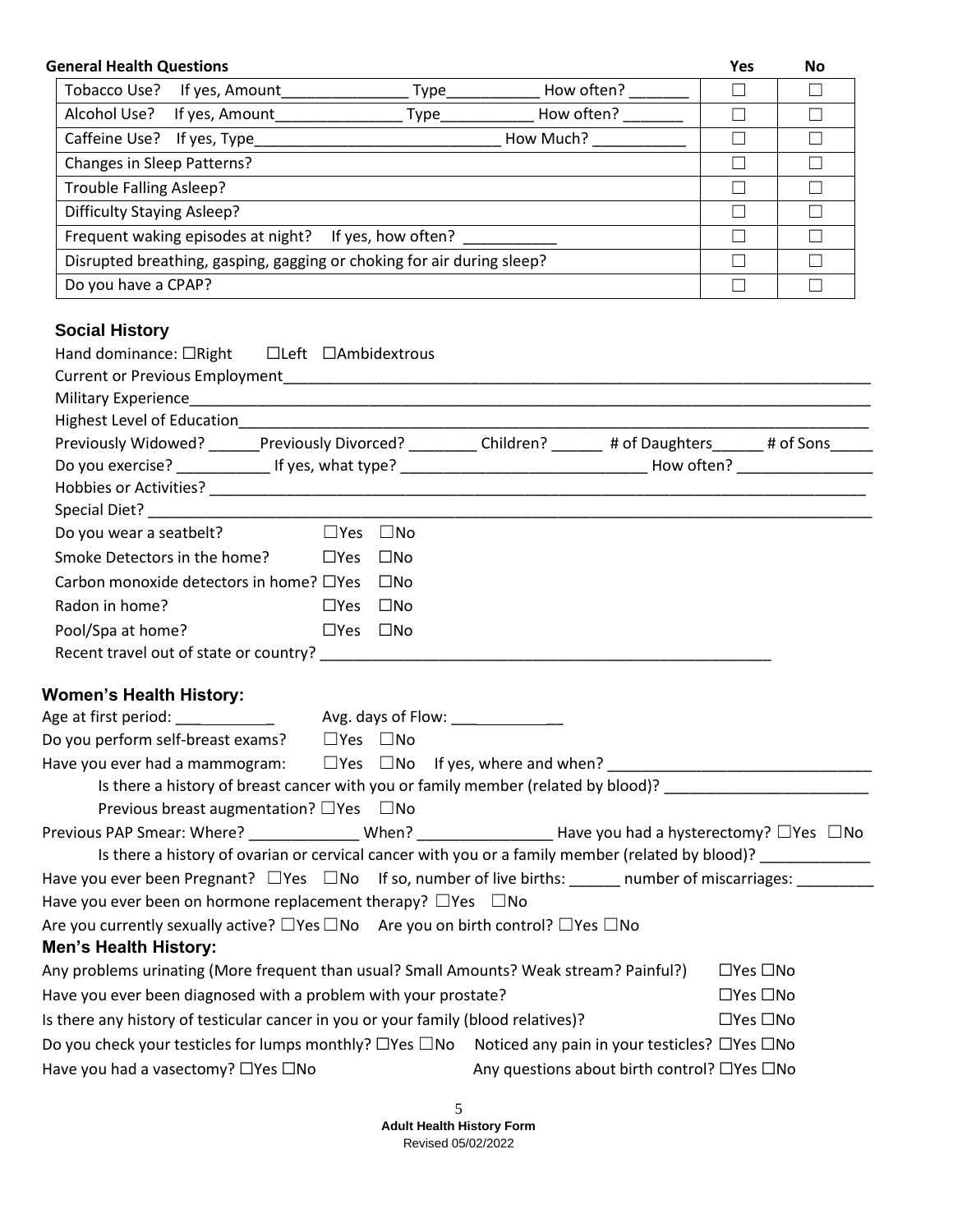#### **PATIENT HEALTH QUESTIONNAIRE**

### **Over the last 2 weeks, how often have you been bothered by any of the following problems?**

|                                                             | Not At All | Somedays | Most Days | Nearly   |
|-------------------------------------------------------------|------------|----------|-----------|----------|
|                                                             |            |          |           | Everyday |
| Little interest or pleasure in doing things                 |            |          |           |          |
|                                                             |            |          |           |          |
| Feeling down, depressed or hopeless                         |            |          |           |          |
|                                                             |            |          |           |          |
| Trouble falling or staying asleep, or sleeping too much     |            |          |           |          |
|                                                             |            |          |           |          |
| Feeling tired or having little energy                       |            |          |           |          |
|                                                             |            |          |           |          |
| Poor appetite or overeating                                 |            |          |           |          |
|                                                             |            |          |           |          |
| Feeling bad about yourself - or that you are a failure or   |            |          |           |          |
| have let yourself or your family down                       |            |          |           |          |
| Trouble concentrating on things, such as reading the        |            |          |           |          |
| newspaper or watching television                            |            |          |           |          |
| Moving or speaking so slowly that other people could have   |            |          |           |          |
| noticed. Or the opposite -being so fidgety or restless that |            |          |           |          |
| you have been moving around a lot more than usual.          |            |          |           |          |
| Thoughts that you would be better off dead, or of hurting   |            |          |           |          |
| yourself in some way                                        |            |          |           |          |

If you checked off any problems, how difficult have these problems made it for you to do your work, take care of things at home or get along with other people?

Not difficult at all  $□$ Somewhat difficult  $□$ Very Difficult □ Extremely Difficult □

## **Drug Abuse Screening Test**

| Have you used drugs other than those required for medical reasons? |                            | $\square$ Yes $\square$ No |  |
|--------------------------------------------------------------------|----------------------------|----------------------------|--|
| Have you abused prescription drugs?                                | $\square$ Yes $\square$ No |                            |  |